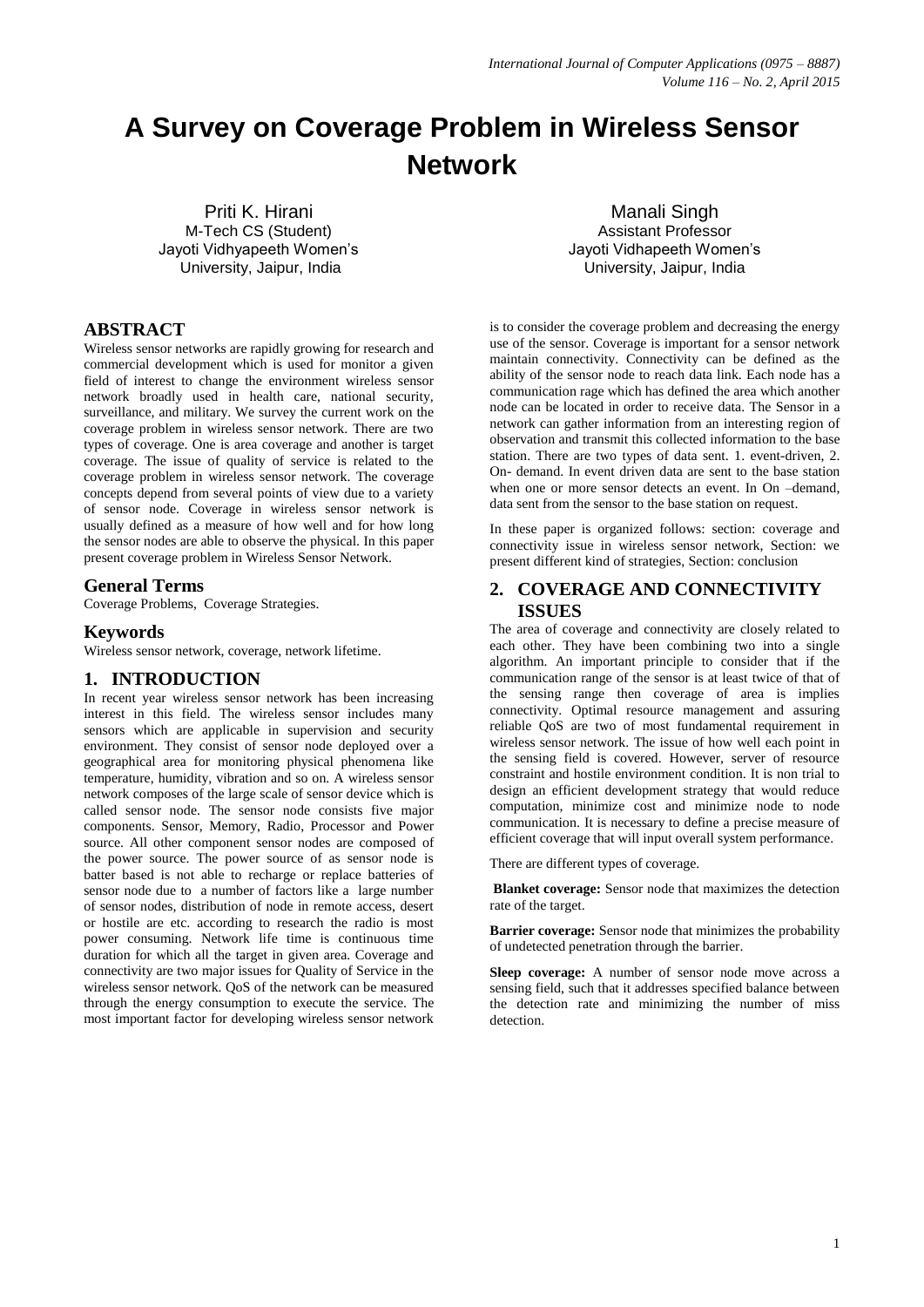

**Fig 1: Sensor components**

We present the coverage configuration protocol. The protocol attempt to maximize the number of nodes that put into sleep mode. They use a Voronoi diagram to prove that Coverage implies connectivity when  $R_c \geq 2R_s$  they also proved the convex region, the connectivity is  $2_{kj}$  if  $R_c \geq 2R_s$ , to prove the coverage the author focus on the boundary of the sensor range. The node in CCP (Coverage Configuration Protocol) can be in one of three states. ACTIVE, LISTEN, SLEEP. Each node will send periodically send out Hello packets with its location and static. Status the node will compile a list of each of its neighbor when it is in LISTEN state. It covered sensing area if neighbors then it will transaction in to SLEEP mode. The CCP protocol does not guarantee connectivity when  $R_c \geq 2R_s$ .

Another protocol that attempt to coverage and connectivity is Optional Geographical Density Control (OGDC) in CCP that coverage implies connectivity when  $R_c \geq 2R_s$  the node in ODGC can be any of three states. ON, OFF, UNDECIDED. The nodes start off a UNDECIDED and then transition to either ON or OFF for steady phase. These two protocols are very similar. The OGDC protocol compares their work with CCP. The find that their protocol extends the nodes lifetimes much better than the CCP. Both of protocols are useful for dense sensor network. If there is not high degree of redundancy then overhead of implement of they would not be worth the benefits.

Some recent were in this field. They approach the problem connected coverage in sensor network with heterogeneous sensing ranges. Helly theorem to help determine coverage area. They defined the sensor states as READY, WAITING and RUNNING. A sensor states that are waiting has its radio turnoff to stay in that state. When a sensor id Ready state is waiting to be woken up by awake a message from a running

node able to communicate and sense. They implement both centralized, distributed connected K-coverage protocol.

## **3. COVERAGE STRATEGIES**

Coverage strategies used for solving coverage problems in wireless sensor network. The strategies are divided into three categories force base, Grid based, Computational geometry based.

## **3.1 Force based**

Force base development a strategy rely on the sensor mobility, using virtual repulsive and attractive force the sensor force to move away or awards each other so that full coverage is achieved. Each sensor node exerts an attractive or repulsive forced is exerted. Each neighboring sensor according to the distance between them in order to reach the target distance. A force can be described as a vector and overall force is then the result if vector addition.

Following condition of force function:

**Inversion relation**: this is implies that the force is inversely proposal to nodes distance.

**Upper bound:**  $f_{\text{max}}$  is maximum force. This is set an upper bound on force.

**Lower bound**:  $f(d_{ij})=0$ , if  $d_{ij} > R_e$ , this is indicated that only neighbor exert force.

We also introduced two rules for node movement

#### *3.1.1 Oscillation Check*

If one node move back and forth between similar location many times, that these nodes are regarded to in oscillation states.



**Fig 2: Type of Grids**